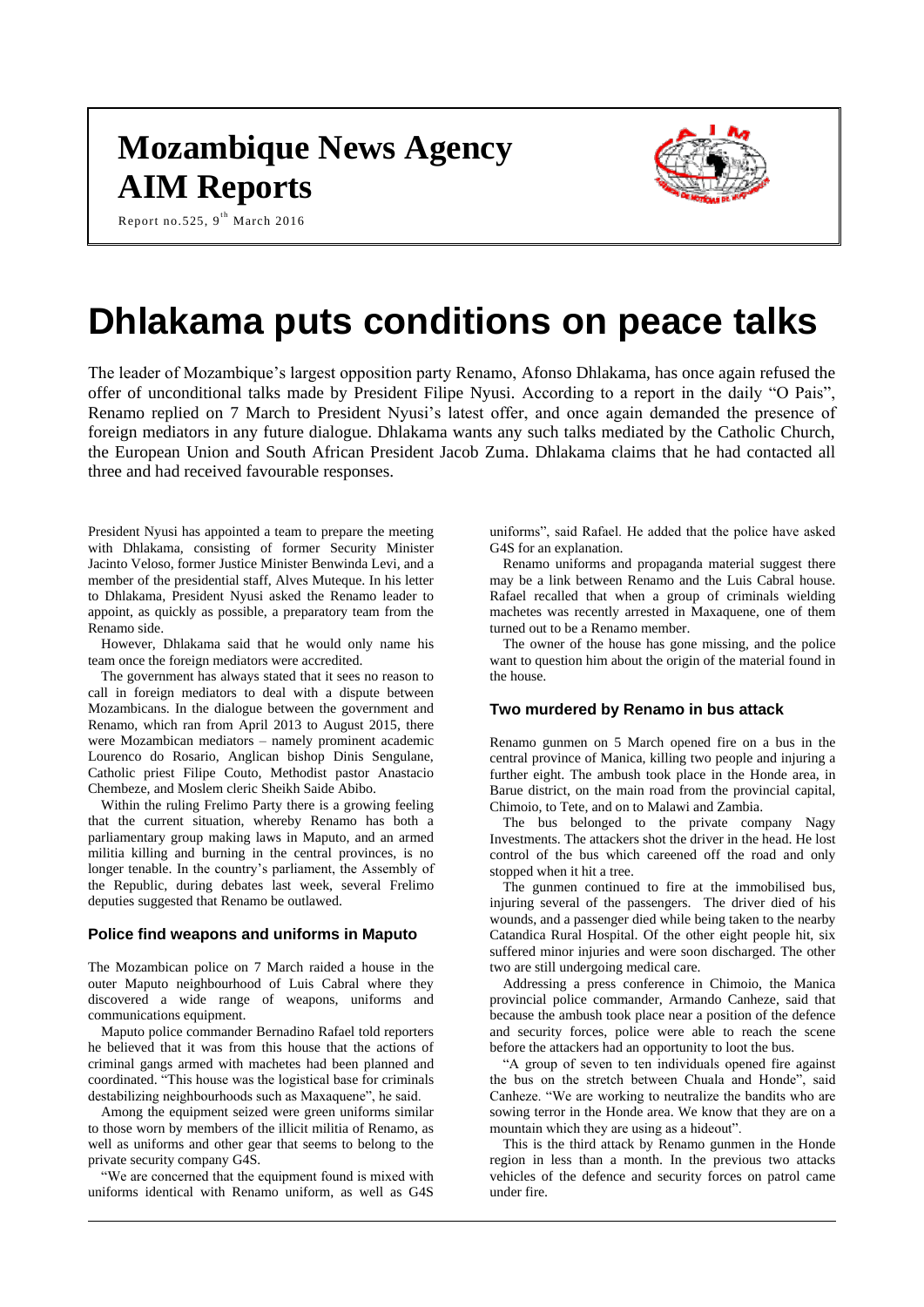#### **Malaysian experts receive aircraft debris**

The Mozambique National Civil Aviation Institute (IACM) on 7 March handed over a piece of aircraft debris to team of Malaysian experts, who hope to establish whether it comes from the missing Malaysian flight, MH370.

The fragment is thought to come from a horizontal stabilizer of an aircraft tail. It was discovered on a sandbank on Bazaruto Island, off the coast of Inhambane province.

The MH370 Boeing 777 vanished from the radars on 8 March 2014. It was on a scheduled flight from Kuala Lumpur to Beijing with 239 people on board.

When asked about the piece of debris, IACM Chairperson Joao de Abreu cautioned against jumping to the conclusion that it comes from MH370. He stressed the importance of establishing what kind of aircraft it was from.

If it is established beyond doubt that the fragment comes from a Boeing 777, then it must be from MH370, since no other Boeing 777 is missing.

According to a report in the independent daily "O Pais", the three experts who received the fragment are from the Malaysian Civil Aviation Authority, Malaysian Airlines, and the body investigating the disappearance of MH370.

So far the only piece of debris from MH370 recovered is a fragment of a wing that washed up on a beach on Reunion Island in July 2015.

### **Mozambican caught smuggling heroin**

South African police have arrested a Mozambican citizen for smuggling heroin worth an estimated 50 million rand (\$3.2 million). According to South African press reports, this is one of the biggest seizures of illicit drugs in the country's history.

The seizure occurred on 6 March when police stopped a Toyota Prado at the Nkomazi toll gate, on the N4 motorway in Mpumulanga province. A policeman and a sniffer dog inspected the car, and the dog drew attention to the fuel tank.

"The car was coming from Mozambique and heading towards Gauteng province", said Sedibe. The Mozambican driver has been arrested, and was due to appear before the magistrate's court in the South African town of Barberton.

#### **Renamo member murdered in Inhambane**

Unknown assailants murdered a senior member of the main opposition party, Renamo, in the southern province of Inhambane, according to a report in the daily "O Pais".

The Renamo member, Aly Jane, went missing on 5 March after he had left a local mosque. Rumours that he may have been murdered began to circulate the next day after his identity card was found on the bank of the Nhanombe River, between the city of Maxixe and Homoine district.

Relatives went to this area on 7 March and carried out a search. Their fears were confirmed when they found Jane's body underneath vegetation. His feet were bound and he had been shot in the head.

#### **New Inhambane governor sworn into office**

President Filipe Nyusi on 7 March swore into office the new governor of the southern province of Inhambane, Daniel Chapo. He replaces Agostinho Trinta who resigned after he was elected to Frelimo's Secretariat. Frelimo has decided that members of the Secretariat should be full time.

Before his appointment as provincial governor, Chapo was administrator of Nacala-a-Velha district in Nampula.

#### **New police commander appointed**

President Filipe Nyusi on 3 March appointed Major-General Julio dos Santos Jane the new General Commander of the Mozambican police force.

He takes over from Jorge Khalau, who was dismissed on the previous day after holding the post since 2008.

Jane is a career officer from the armed forces (FADM), who was trained in the former Soviet Union. During the war of destabilization he was commander of the Maputo City Garrison, protecting the capital from the apartheid-backed Renamo rebels. He has been credited with successfully preventing Renamo units from infiltrating Maputo.

Although Jane has no prior experience of police matters, he will be working alongside one of the country's most experienced police officers. Jose Weng San, whom President Nyusi appointed deputy commander last August.

#### **290 new boreholes for Manica**

The Mozambican government plans to spend 90 million meticais (\$1.94 million) opening 290 boreholes for water supply in the central province of Manica.

The Manica provincial director of public works, Joaquim Jorge, explained that the boreholes will be drilled simultaneously in all 12 districts of the province. The districts that require most attention, however, are Machaze, Gondola, Tambara, Guro and Macossa, which are the parts of the province most severely hit by the current drought.

By the end of the year it is intended that all Manica districts will have new water sources to reduce the distances people must walk to acquire clean water.

Jorge said that Machaze, in the semi-arid south of the province, will receive 20 new boreholes, while other water sources that are currently out of order will be repaired.

There have always been water shortages in Machaze. Rainfall is low and people sometimes walk up to 20 kilometres in search of water or are forced to use to draw their water from swamps.

Due to the drought gripping much of southern and central Mozambique, agricultural activity has been compromised, plunging thousands of Manica households into food insecurity. Some of these households are now resorting to wind fruits and roots to feed themselves.

## **100 grain wagons destined for Nacala Corridor**

The consortium operating the railway line for general traffic along the Nacala Corridor in northern Mozambique has entered into a five year deal under which it will lease a hundred grain hopper wagons from GPR Leasing.

The Northern Development Corridor (CDN) is the concessionaire managing the Nacala port and the railway line that runs to Entre-Lagos in Malawi. To enable CDN to transport grain from Malawi to Nacala it will lease the wagons which will begin to arrive this month.

The wagons are being manufactured in Welkom in South Africa by Galison Manufacturing. The agreement with CDN was signed in October 2015 and all the wagons are due to be delivered by the end of the year.

GPR Leasing Africa is a joint venture between the South African companies Grindrod Freight Services and the Pembani Remgro Infrastructure Fund (PRIF).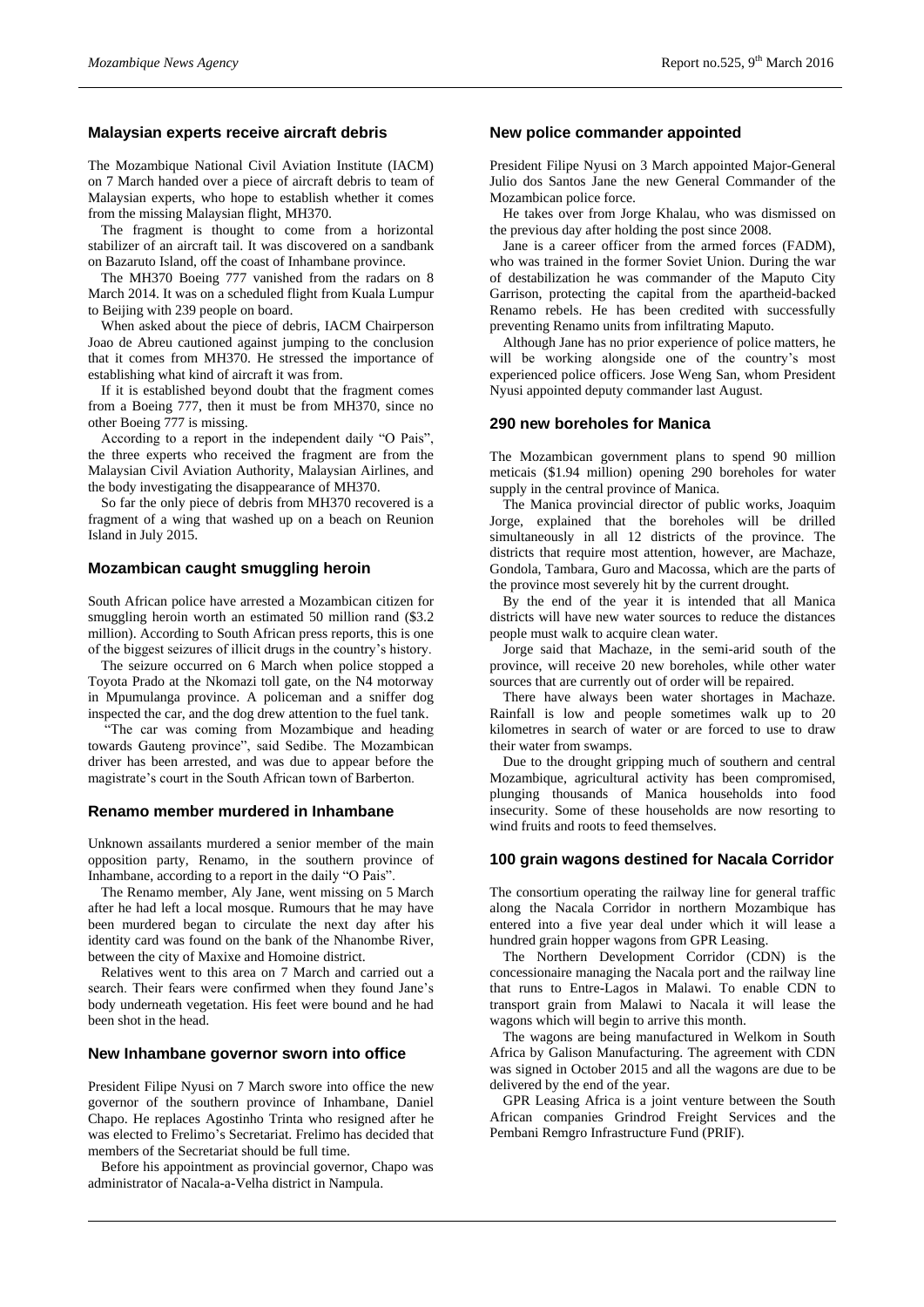# **Food insecurity could hit 1.8 million people**

The number of people facing food insecurity due to the severe drought in southern and central Mozambique is about 166,000, Prime Minister Carlos Agostinho do Rosario told the country's parliament on 2 March.

Answering questions about the drought, Rosario warned that the situation could worsen if there is no rain this month, making even moderate harvests impossible. In that case, there would be a scenario of "severe food insecurity", affecting 1.8 million people.

Currently the government is coping with the drought through the funds in the state budget envisaged in the Contingency Plan for the 2015-2016 rainy season, plus money raised in the national solidarity campaign the government has launched, and support from those international cooperation partners. But Rosario admitted that, in the event of a deterioration to "severe food insecurity", the government would have to reassess the situation and "decide what type of intervention or alert should be adopted".

Rosario said that so far over 584,000 hectares of crops are regarded as lost. The impact on livestock has also been serious, with the loss of 4,584 head of cattle.

The drought is partially caused by the El Nino weather phenomenon. This is the anomalous heating of the surface waters of the Pacific Ocean, affecting the circulation of winds and global weather patterns. Rosario noted that the current El Nino is the most intense for half a century.

Rosario pointed out that the drought is regional in scope. Thus seven of South Africa's nine provinces are affected, with the loss of about 90 per cent of their maize production. In Swaziland, 360,000 people could be facing food insecurity by April, and restrictions have been imposed on access to water. In Zimbabwe, the amount of land under production has fallen by 40 per cent compared with last year.

The north of the country has the opposite problem. Here there have been heavy rains and localized flooding. Rosario said there has been no loss of life directly related to these floods, which he attributed to preventive actions, persuading people to keep away from flood-prone areas, and the reactivation of local disaster risk management committees.

The northern rains cut some of the roads in Cabo Delgado and Niassa provinces, but in most cases traffic has been restored, the Prime Minister said.

Cholera outbreaks had been reported in two northern provinces, Nampula and Niassa. Rosario said that, since August 2015, the cumulative number of cases diagnosed was 1,920 resulting in ten deaths.

#### **Phone companies disconnect a million clients**

Mozambique's three mobile phone companies (M-Cel, Vodacom and Movitel) on 2 March switched off a million clients for failing to register their SIM cards.

The companies announced the mass disconnect in a joint press release, which also urged those of their customers who had not yet registered to do so as quickly as possible.

The order to disconnect affects clients whose SIM cards were active prior to 28 November 2015. Anyone who acquired a SIM card after that date could only activate it after filling in the registration form.

All new users of pre-paid SIM cards will be registered at the moment of purchase. This means an end to the convenient practice of itinerant vendors selling SIM cards. Instead, new users will have to buy the cards at an M-Cel or Vodacom shop - which do not exist across large swathes of the countryside.

#### **Over 300 arrests for poaching last year**

The Minister of Land, Environment and Rural Development, Celso Correia, announced in Maputo on 3 March that during 2015 the Mozambican authorities detained over 300 people in connection with poaching.

He was speaking at commemorations of World Wildlife Day, at a time when the country's wild life is under serious threat. The latest elephant census showed that between 2009 and 2014, the Mozambican elephant population had fallen by 48 per cent (from just over 20,000 in 2009 to 10,300 in 2014). As for rhinos, both African species, the black and the white, are feared extinct in Mozambique.

"There have been noteworthy efforts to reverse the poaching scenario", said Correia. He pointed out that those arrested in 2015 were not just the small fry who pull the trigger or set the trap. The authorities had also detained 20 traffickers in rhino horn and elephant ivory.

He added that the government is currently working on a proposal to increase the penalties for poachers "who are, in reality, environmental aggressors".

Correia said that last year 300 new-born elephants were counted in Mozambique – but 380 elephants were killed in the same period.

"In 2014, we lost more than 500 elephants, and only about 250 were born", said Correia. Thus, although there are signs that the pace of the slaughter is slowing, "the objective is to continue protecting these animals, so as to help their reproduction".

But biologist Carlos Bento believes that Correia's figures are too optimistic. In an interview, Bento said he believed the real number of elephants in Mozambique is not more than 5,000. He said the statistics suggest that an average of eight elephants a day are killed.

He warned against an exclusive concentration on elephants and rhinos, since poachers also attack other species, notably carnivores. Lion and leopards are becoming scarce in Mozambique – poachers shoot them for their skins which are traded on the illegal wildlife market.

# **Triton Minerals to develop graphite mine**

The Australian mining company Triton Minerals, which holds the rights to graphite and vanadium deposits in the northern Mozambican province of Cabo Delgado, announced on 1 March that it is to focus on developing its graphite deposits at Ancuabe.

The deposit is expected to be the source of premium graphite flakes. Triton states that "initial flotation test work of Ancuabe material has returned some of the highest concentrations of jumbo and super jumbo flake graphite ever recorded from East Africa".

The mine has the additional benefit of being only fifty kilometres away from the port of Pemba.

According to the Triton, the company intends to become "a graphite concentrate producer of global significance over the next twelve months, underpinned by its world-class graphite assets in Mozambique".

Triton has a graphite and vanadium asset at Balama North which it describes as "world class". However, the statement makes clear that in 2016 the focus will be on Ancuabe.

Graphite is a form of carbon which is highly prized for its properties as a conductor of electricity. It is used in batteries and fuel cells, and is the basis for the "miracle material" graphene, which is the strongest material ever measured, with vast potential for use in the electronics industries.